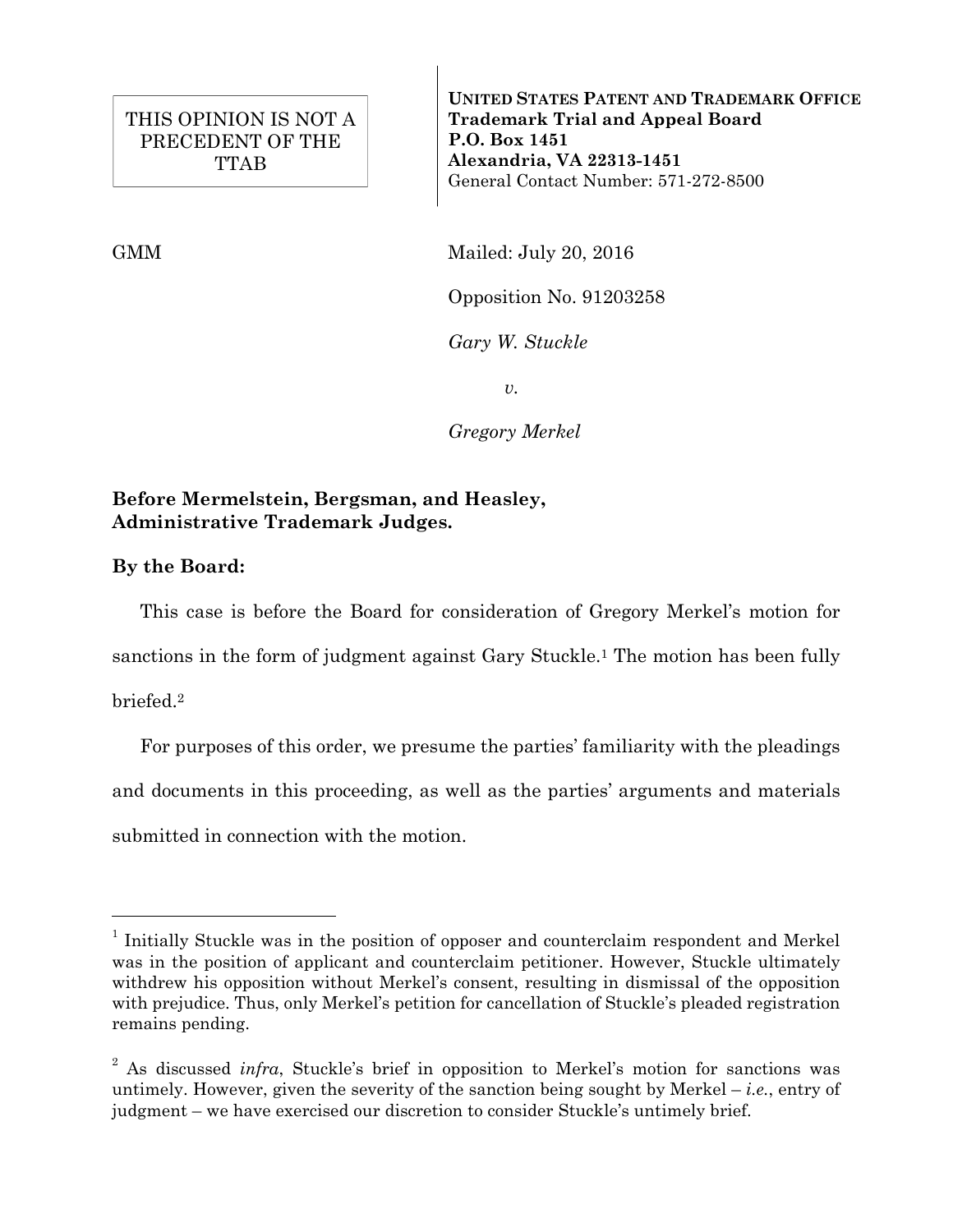## **Introduction**

Merkel filed applications to register the marks FLYING MERKEL (Serial No. 85258016, in standard character form, filed on March 4, 2011); and THE FLYING MERKEL and Design (Serial No. 85277394, filed on March 25, 2011), as shown below.



Both applications were filed based on Merkel's allegation of his bona fide intent to use the marks in commerce for the goods listed below:

> Watches; wrist watches; watch straps; stopwatches; watch movements; watchbands; watch glasses; chronometers; chronographs for use as watches; clocks; electronic clocks; mechanical clocks; quartz clocks; alarm clocks; clock cases; watch cases; clocks incorporating radios; cufflinks; tie clips; pins being jewelry; charms being personal jewelry; precious stones, jewels being jewelry; key-rings of precious metal; pendants of precious metal; earrings; bracelets; necklaces; pocket watches; wall clocks; table clocks; electric timepieces; electronic timepieces; atomic timepieces, measuring watches in the nature of timepieces, ornamental pins, tie pins, digital alarm clocks, in International Class 14;

> Diaries; notebooks and exercise book; pens; fountain pens; rolling pens; pencils; felt pens; writing pens; pen-holders not of precious metal; adhesive labels; stickers and decal transfers; flags made from paper; calendars; paper atlases, brochures about travels, lifestyle, and entertainment; booklets about travel, lifestyle, entertainment; document folders for cards and documents; albums for stamps, stickers, coins, and photographs; magazines about travel, lifestyle, entertainment; lithographs; photographs; newspapers; printed periodicals in the field of travel, lifestyle, and entertainment; books in the field of travel,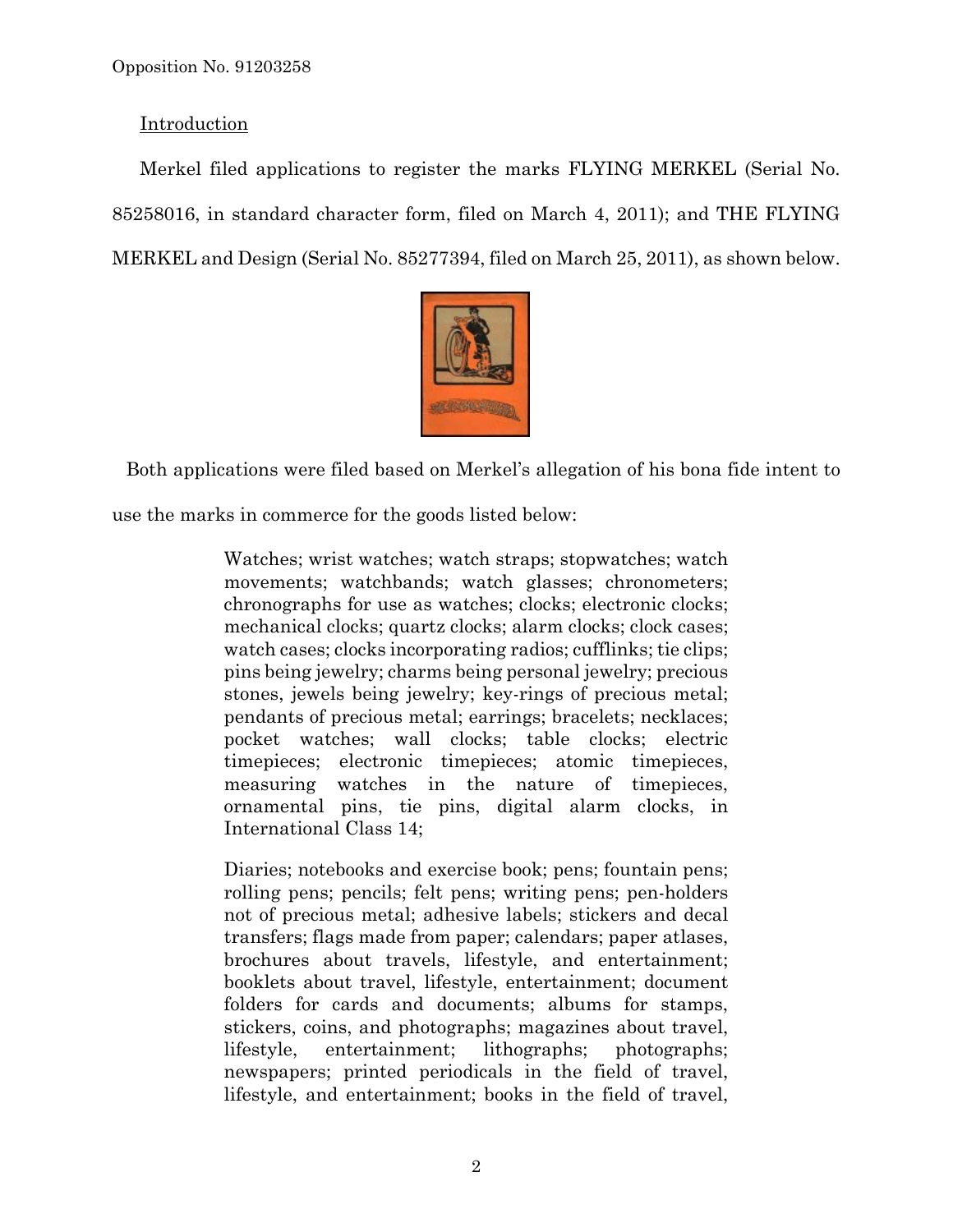÷,

lifestyle, and entertainment; photographic prints, posters, postcards; erasers; cardboard boxes; agendas; note papers; photo albums; greeting cards; note pads; passes made of paper being printed tickets; envelopes; business cards, in International Class 16;

Trunks; suit cases; carry-on trolley bags; book bags not of paper for carrying catalogs; leather shopping bags for carrying catalogs; duffle bags; carry on bags; hanging garment bags for airline travel; leather shopping bags; textile shopping bags; traveling bags; leather key cases; umbrellas; attaché cases; briefcases; leather suit bags; wallets; purses; business card cases; credit card cases; toiletry cases and vanity cases sold empty; rucksacks; rucksacks for school; school bags; belt bags; saddlery, in International Class 18;

T-shirts; sweat shirts; polo shirts; ties; caps; overalls; wind resistant jackets; waterproof jackets; blazers; Bermuda shorts; pullovers; fleece pullovers; fleece jackets; fleece shorts; fleece vests; coats; robes; scarves; shoes; boots; ski boots; sweaters; shirts; trousers; belts; raincoats; track suits; shorts; gloves; pajamas; slippers; swimming costumes, in International Class 25.

On January 5, 2012, Stuckle filed a notice of opposition against Merkel's applications, asserting claims of false suggestion of a connection under 15 U.S.C. § 1052(a) and likelihood of confusion under 15 U.S.C. § 1052(d) based on his ownership of Registration No. 37822993 for the mark FLYING MERKEL (in standard character form) for "motorcycles" in International Class 12 and his prior use of the mark FLYING MERKEL for motorcycles and clothing.

On February 13, 2012, Merkel filed an answer denying the salient allegations in the notice of opposition and a counterclaim petitioning for cancellation of Stuckle's

 $3$  Issued on April 27, 2010; Section 8 declaration of continued use accepted on August 26, 2015.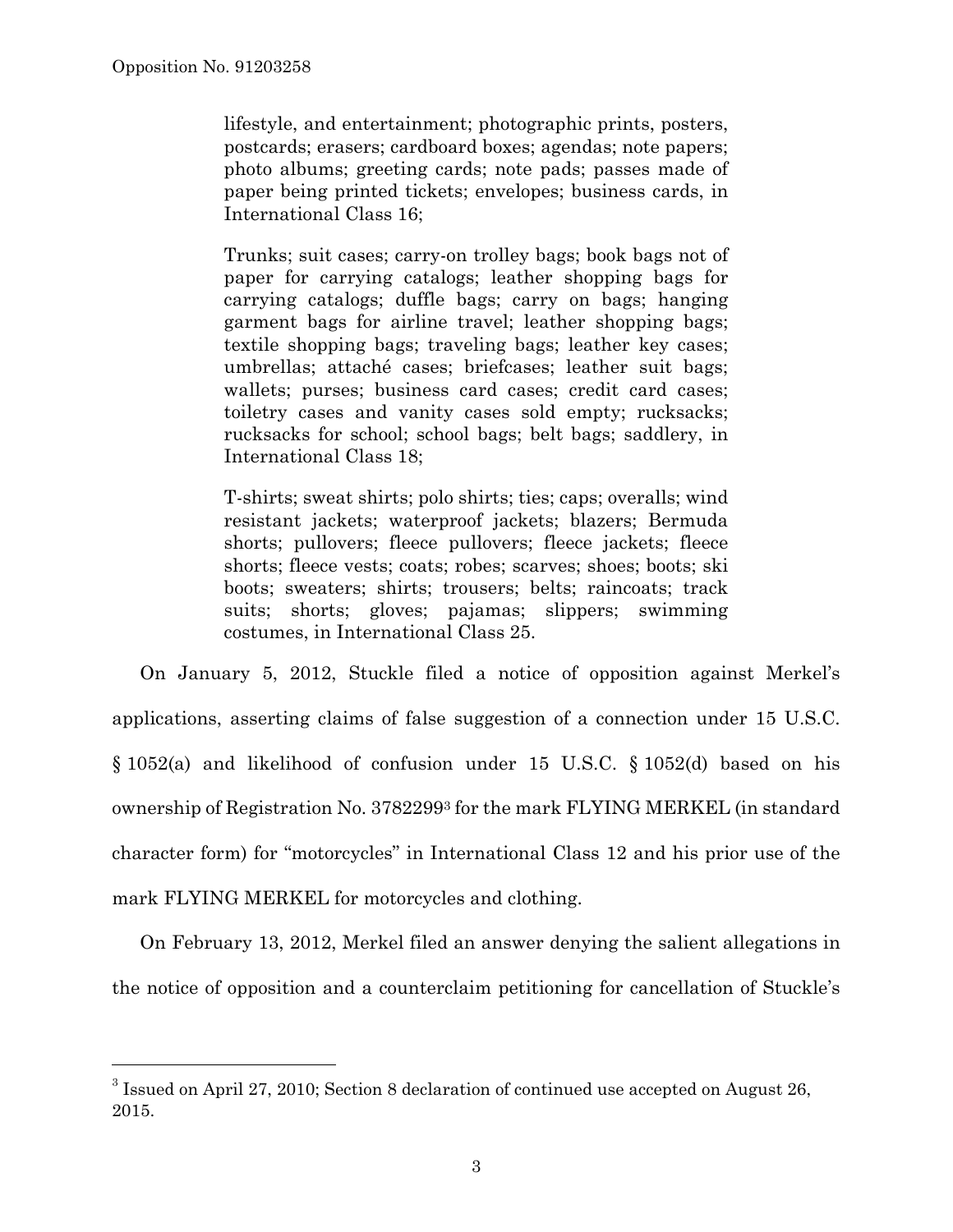pleaded Registration No. 3782299 on the grounds that the registration was procured fraudulently and that under 15 U.S.C. § 1052(a) the mark consists of deceptive matter that misdescribes the origin of the goods and falsely suggests a connection with Merkel, his family, and his great-uncle, who founded Merkel Motor Company in 1902 to produce motorcycles. *See* 5 TTABVUE 4–9.

On June 24, 2015, Stuckle withdrew his opposition without Merkel's consent (*see* 31 and 34 TTABVUE), resulting in dismissal of the opposition with prejudice. *See* 35 TTABVUE. Merkel subsequently elected to proceed with his counterclaim petition for cancellation of Stuckle's registration. *See* 36 TTABVUE. Accordingly, only Merkel's petition for cancellation remains pending. *See* 37 TTABVUE.

## Procedural History

On August 27, 2012, after pleadings closed, Stuckle's initial attorney, William Jeckel, filed a request for leave to withdraw, in which Mr. Jeckel indicated that Stuckle had discharged him. *See* 9 TTABVUE 2. In an order dated September 27, 2012, the Board granted Mr. Jeckel's motion to withdraw as counsel, suspended proceedings, and allowed Stuckle time to appoint new counsel or indicate that he would represent himself. *See* 10 TTABVUE. On October 9, 2012, Stuart West of West & Associates entered his appearance as Stuckle's attorney. *See* 11 TTABVUE. The Board then resumed proceedings in an order dated October 30, 2012. *See* 12 TTABVUE.

Between December 14, 2012, and November 11, 2014, the parties requested and were granted seven suspensions in order to allow them time to engage in settlement

4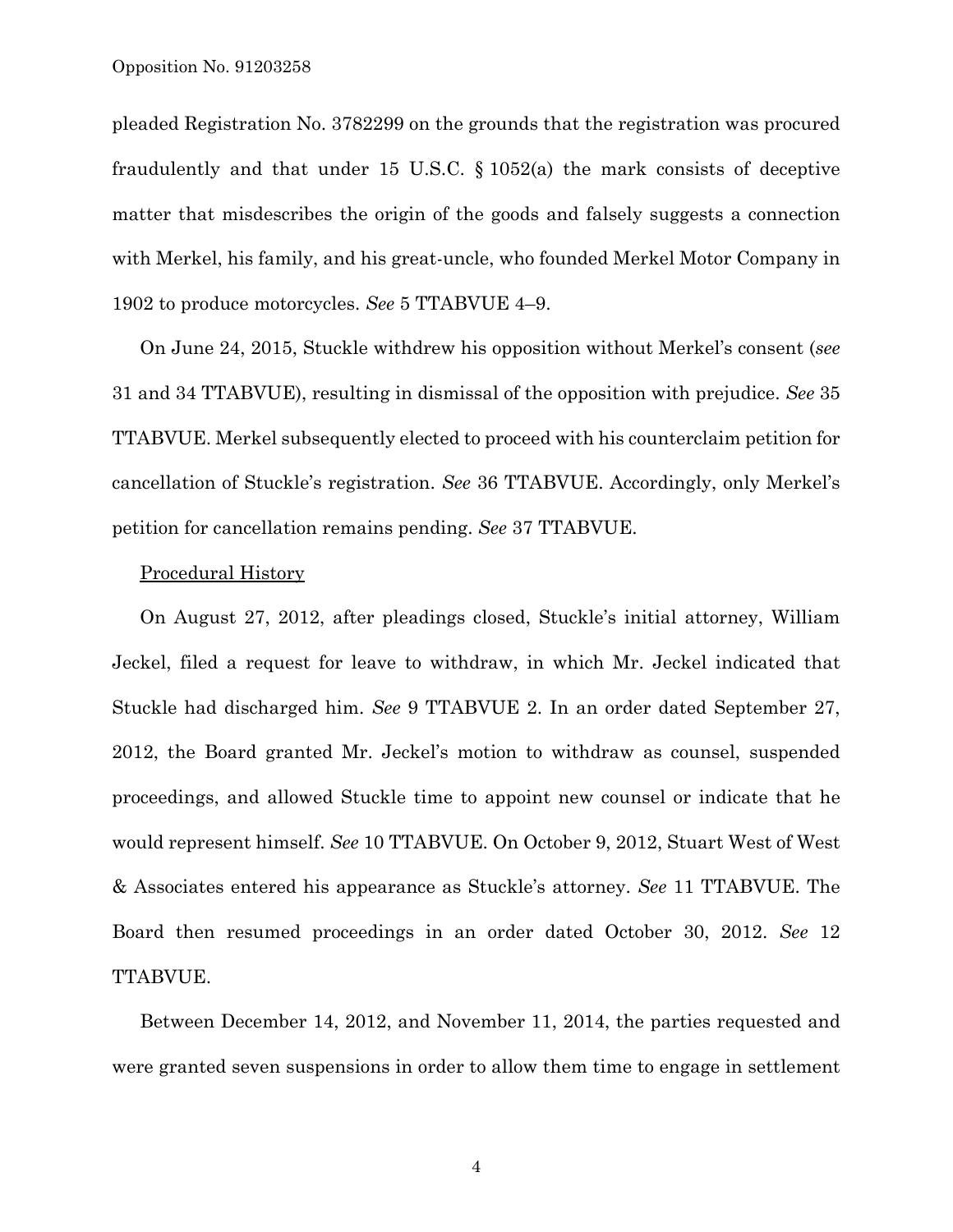discussions. *See* 13 TTABVUE – 27 TTABVUE. The last two suspension requests also cited Stuckle's health problems as a basis for the suspension requests. 23 TTABVUE 2–3 and 26 TTABVUE 2–3. In an order dated November 14, 2014, the Board granted the last of the parties' consented motions to suspend, and further advised the parties:

> While the Board is sympathetic to the medical issues confronted by [Stuckle], the Board notes that, including the suspension granted herein, these proceedings will have been suspended for settlement for over 2 ½ years, yet settlement has still not been reached. The Board finds that it has now provided the parties ample time to settle this matter. **Accordingly, the Board will not entertain any further requests to extend or suspend for settlement, whether consented to or not.**

> The parties will need to make a business decision within the next six months whether they wish to settle this matter and, if not, be prepared to either proceed to prosecute this case or, alternatively, dismiss the opposition and/or corresponding counterclaim.

27 TTABVUE 3 (emphasis in original).

÷,

On April 8, 2015, the day after proceedings resumed, Stuckle, citing "an impromptu and prolonged hospital visit," filed an unconsented motion for a ninetyday suspension. *See* 28 TTABVUE 2. Although the Board's records indicated that Stuckle was represented by counsel at the time, Stuckle filed the suspension request himself.4 *Id*. The motion to suspend failed to include proof of service on Merkel's counsel. *Id*. The Board, in an order dated April 10, 2015, noted Stuckle's failure to indicate proof of service, but elected to expedite consideration of Stuckle's motion by forwarding a copy of it to Merkel's counsel and allowing Merkel until May 10, 2015,

<sup>4</sup> Stuckle did not file a revocation of power attorney until July 6, 2015. *See* 33 TTTABVUE.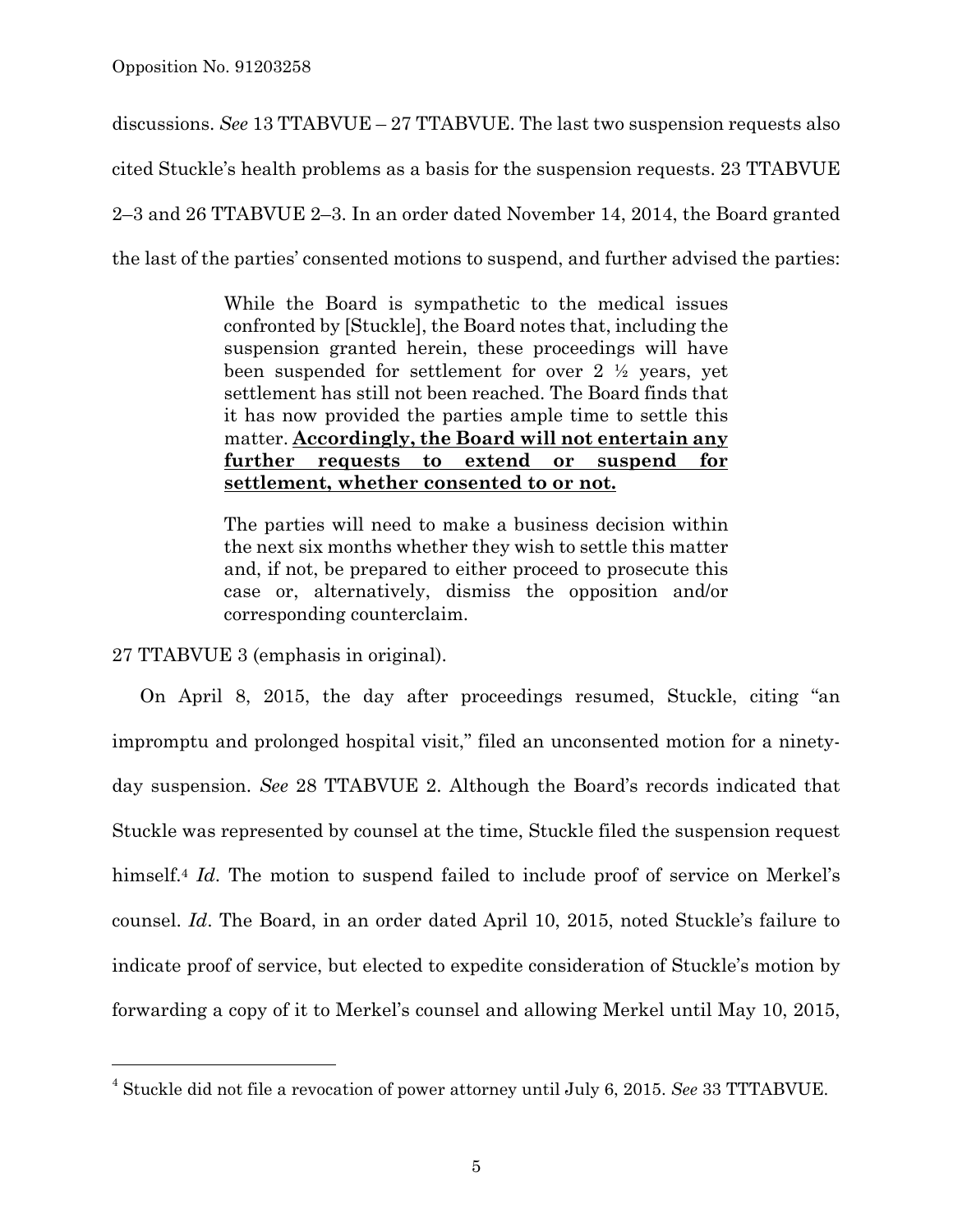Opposition No. 91203258

in which to file a brief in response to the motion. *See* 29 TTABVUE 1. However, the Board also advised Stuckle that "[s]trict compliance with [the service requirements of] Trademark Rule 2.119 is required in all future filings." *Id*. On May 1, 2015, during Merkel's time for filing a brief in response to Stuckle's unconsented motion to suspend, Stuckle re-filed the motion, again without including proof of service. *See* 30 TTABVUE 2. Stuckle again filed the motion on his own, even though he was represented by counsel. *Id*.

On May 8, 2015, Merkel served his initial disclosures, first set of interrogatories, first set of document requests, and first set of requests for admission upon Stuckle.<sup>5</sup> *See* Merkel's Motion for Sanctions, 45 TTABVUE 4. Stuckle did not serve his initial disclosures or any discovery requests. *Id*. Stuckle's written responses and objections to Merkel's discovery requests were due by June 12, 2015. *Id*. at 5. When Stuckle failed to serve his responses or objections to Merkel's discovery requests, Merkel's counsel emailed Stuckle's counsel<sup>6</sup> on June 16, 2015, June 23, 2015, and June 30, 2015, to inquire about the status of both Stuckle's initial disclosures and his responses to Merkel's discovery requests. *Id*. at 5. *See also*, Ex. B to Merkel's July 6, 2015, motion to compel (32 TTABVUE 51–55). In response, Stuckle's counsel advised Merkel's counsel that he had been "instructed to take no action," that he would forward the correspondence to Stuckle, and that he "likely … [would] be filing a

—<br>—

<sup>&</sup>lt;sup>5</sup> Merkel previously submitted copies of the discovery requests with his motion to compel, filed on July 6, 2015. *See* 32 TTABVUE 15–49

<sup>6</sup> Stuckle currently is proceeding *pro se*. *See* 33 TTABVUE.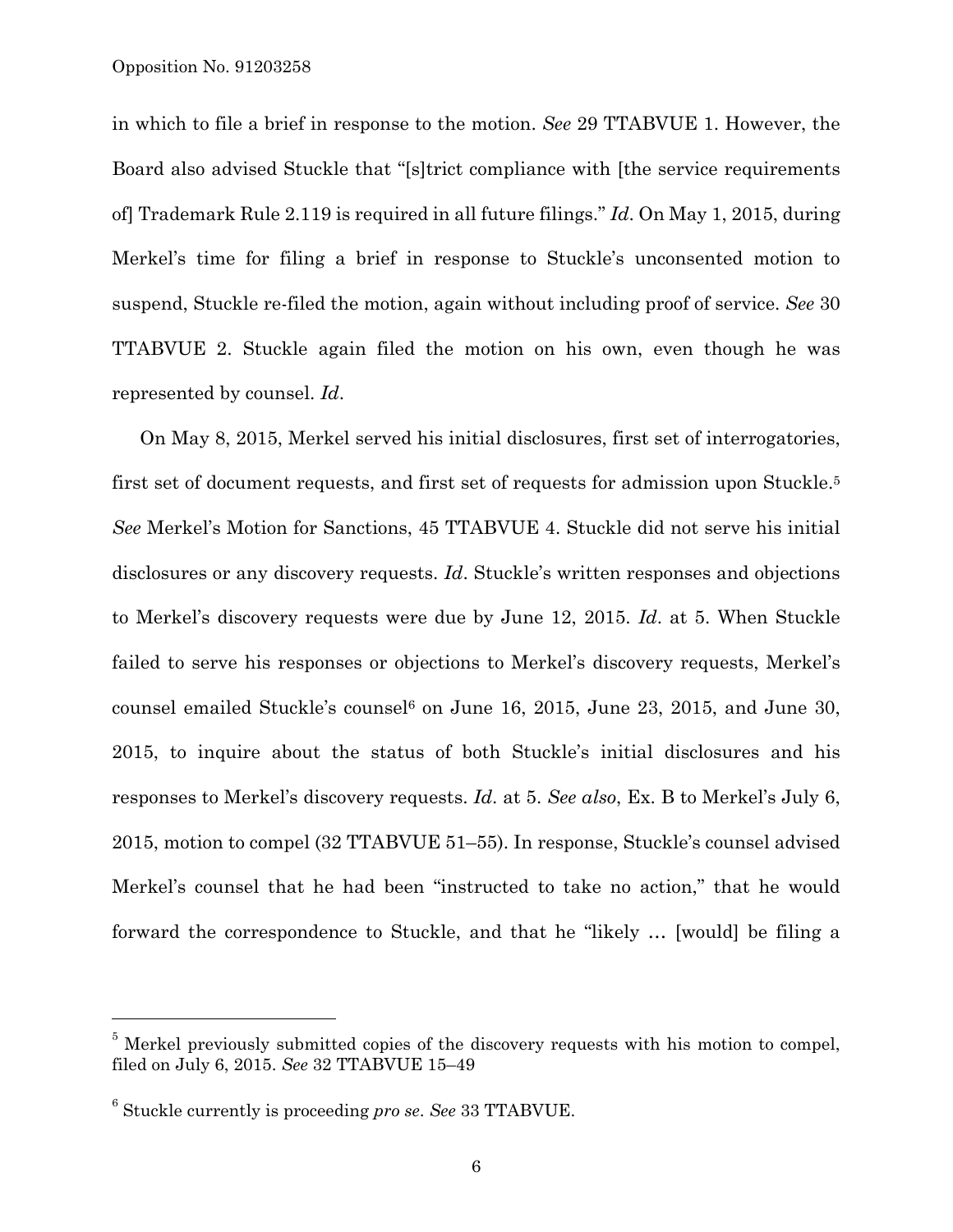i<br>L

motion to withdraw" as counsel. *See* 32 TTABVUE 51–55. In the interim, on June 24, 2014, Stuckle himself filed a withdrawal of the opposition without Merkel's consent. *See* 31 TTABVUE. After Stuckle filed the withdrawal of the opposition, on July 6, 2015, Merkel filed a motion to compel Stuckle's initial disclosures and discovery responses. *See* 32 TTABVUE. On the same day, Stuckle filed a revocation of power of attorney and again filed the withdrawal of the opposition without Merkel's consent. *See* 33 TTABVUE and 34 TTABVUE.

In an order dated July 16, 2015, the Board dismissed Stuckle's opposition with prejudice pursuant to Trademark rule 2.106(c) and allowed Merkel time to inform the Board whether he wished to proceed with his counterclaim for cancellation of Stuckle's Registration No. 3782299. *See* 35 TTABVUE. The Board further informed the parties that if Merkel elected to proceed with his counterclaim, then the Board would consider Merkel's motion to compel. *Id*. Merkel subsequently informed the Board that he wished to proceed with his counterclaim for cancellation, and the Board allowed Stuckle until August 17, 2015, to respond to Merkel's motion to compel. *See* 36 and 37 TTABVUE. Stuckle did not file a response to the motion to compel until September 4, 2015, and his belated response consisted merely of copies of his overdue discovery responses and document production (consisting of six pages). *See* 38 TTABVUE. Stuckle did not file a brief in opposition to Merkel's motion to compel, and his submission was not accompanied by proof of service on Merkel.7 *Id*. Stuckle's

<sup>&</sup>lt;sup>7</sup> Eleven days later Stuckle filed a putative certificate of service stating that '[i]t is hereby certified that a copy of the preceding documents in response to Board Order to Applicant/Petitioner's documents request was sent via email Sept. 3, 2015." *See* 39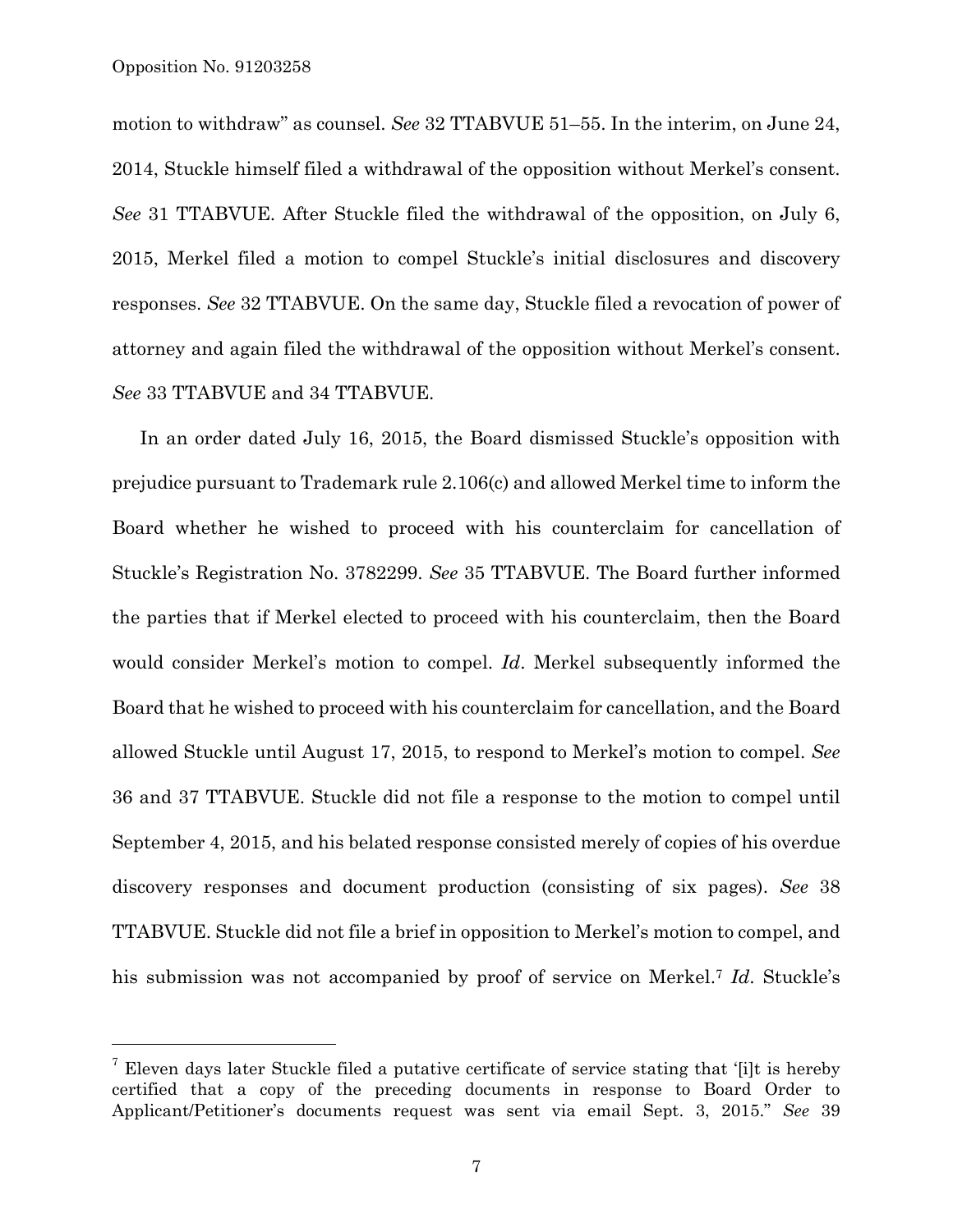i<br>L

interrogatory responses were not signed and verified under oath as required by Fed. R. Civ. P. 33(b)(3) and (5). The six documents produced by Stuckle consisted of one handwritten note signed by Stuckle purporting to reflect the sale of a motorcycle bearing the mark FLYING MERKEL, and five "certificates of origin," in identical declaration form and signed by Stuckle, also purporting to reflect sales of motorcycles under the mark. *See* 38 TTABVUE 14–19.

 In an order dated November 25, 2015, the Board granted Merkel's motion to compel. *See* 40 TTABVUE. In doing so, the Board determined that Stuckle's responses to Merkel's discovery requests were both late and "wholly inappropriate." *Id*. at 2. In addition to the tardiness of Stuckle's discovery responses, the Board determined that the interrogatory responses were not signed and verified; many of Stuckle's responses to Merkel's document requests contained inappropriate objections, including unsupported assertions of "work product protection"; and Stuckle still had failed to provide his initial disclosures. *Id*. The Board further noted that it was not proper for Stuckle to file his discovery responses with the Board because the issue raised in Merkel's motion to compel was not the sufficiency of Stuckle's discovery responses, but rather his failure to provide any responses. *Id*. at 2–3. Finally, the Board noted that the deficiencies cited in the order were not exhaustive of the deficiencies contained in the responses, but merely illustrative of the general inadequacy of Stuckle's discovery responses. *Id.* at n. 2. The Board therefore granted Merkel's

TTABVUE 2. *See* TBMP § 113.03 (a certificate of service "should . . . specify the name of each party or person upon whom service was made, and the address").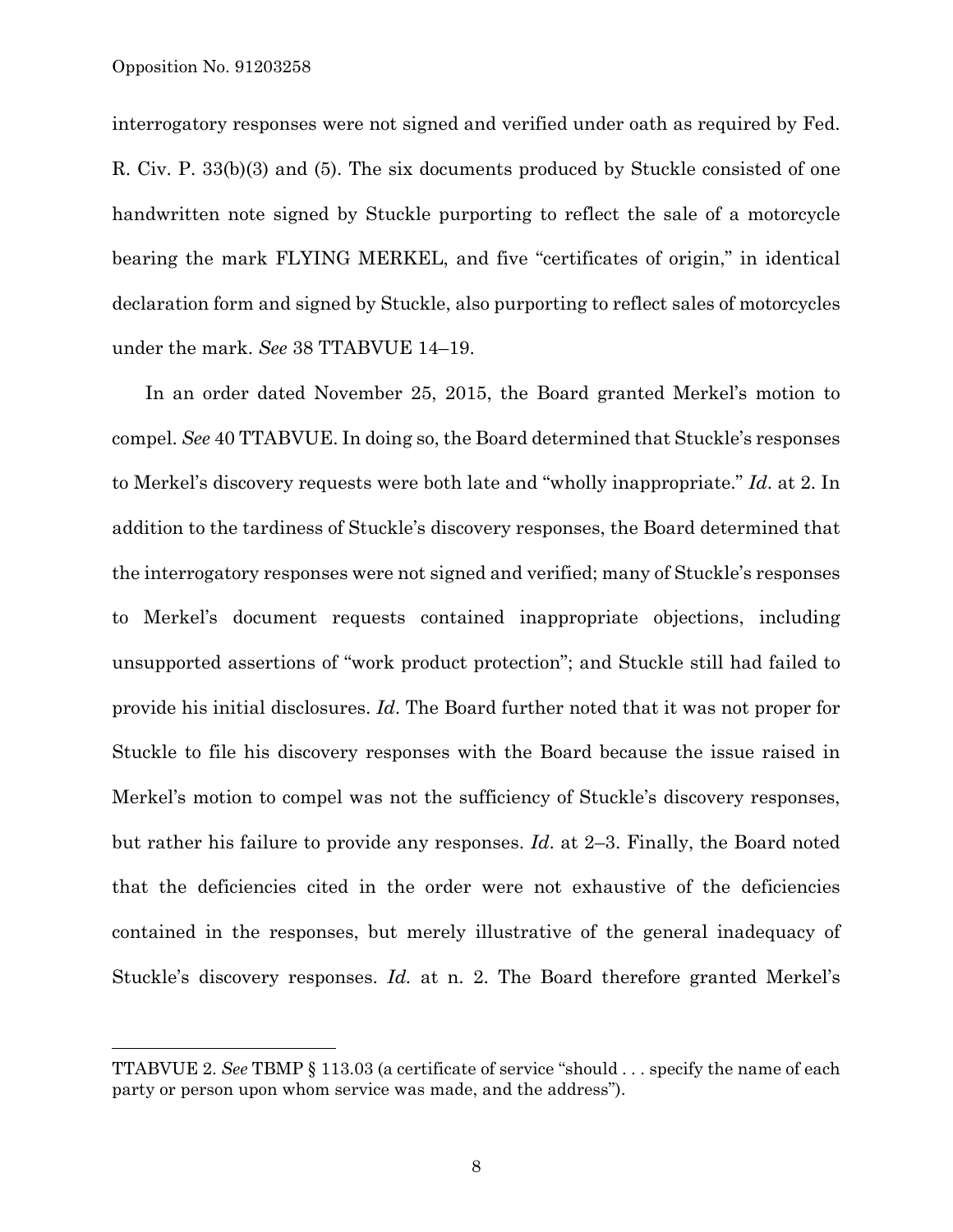÷,

motion to compel and ordered Stuckle to, by December 25, 2015, serve supplemental verified responses to Merkel's first set of interrogatories, supplemental responses to Merkel's document requests, and supplemental responses to Merkel's requests for admission.8 *Id*. at 3, 5–8. The Board also provided Stuckle with a comprehensive explanation of the guidelines and requirements for proper discovery responses. *Id*. Stuckle was further ordered to, at his own expense, copy and send all responsive documents to Merkel. *Id*. The parties were further advised that if Stuckle failed to comply with the Board's order, then Merkel's remedy would lie in a motion for sanctions, pursuant to Trademark Rule 2.120(g)(1). *Id*. at 4, n. 5. However, the Board required that Merkel must first obtain leave of the Board before filing a motion for sanctions. *Id*. Finally, the Board noted that Stuckle now was proceeding *pro se* and thus provided Stuckle with information concerning, *inter alia*, the location of the Board's electronic resources, including the Trademark Trial and Appeal Board Manual of Procedure ("TBMP"). *See* 40 TTABVUE 9. Additionally, Stuckle was advised that "[c]ompliance with the Trademark Rules of Practice, and where applicable the Federal Rules of Civil Procedure, is expected of all parties before the Board, whether or not they are represented by counsel," and he was again reminded of the requirements for service of papers pursuant to Trademark Rule 2.119. *Id*.

<sup>&</sup>lt;sup>8</sup> Stuckle further was directed that his supplemental discovery responses must be made "without objections on the merits." 40 TTABVUE 3.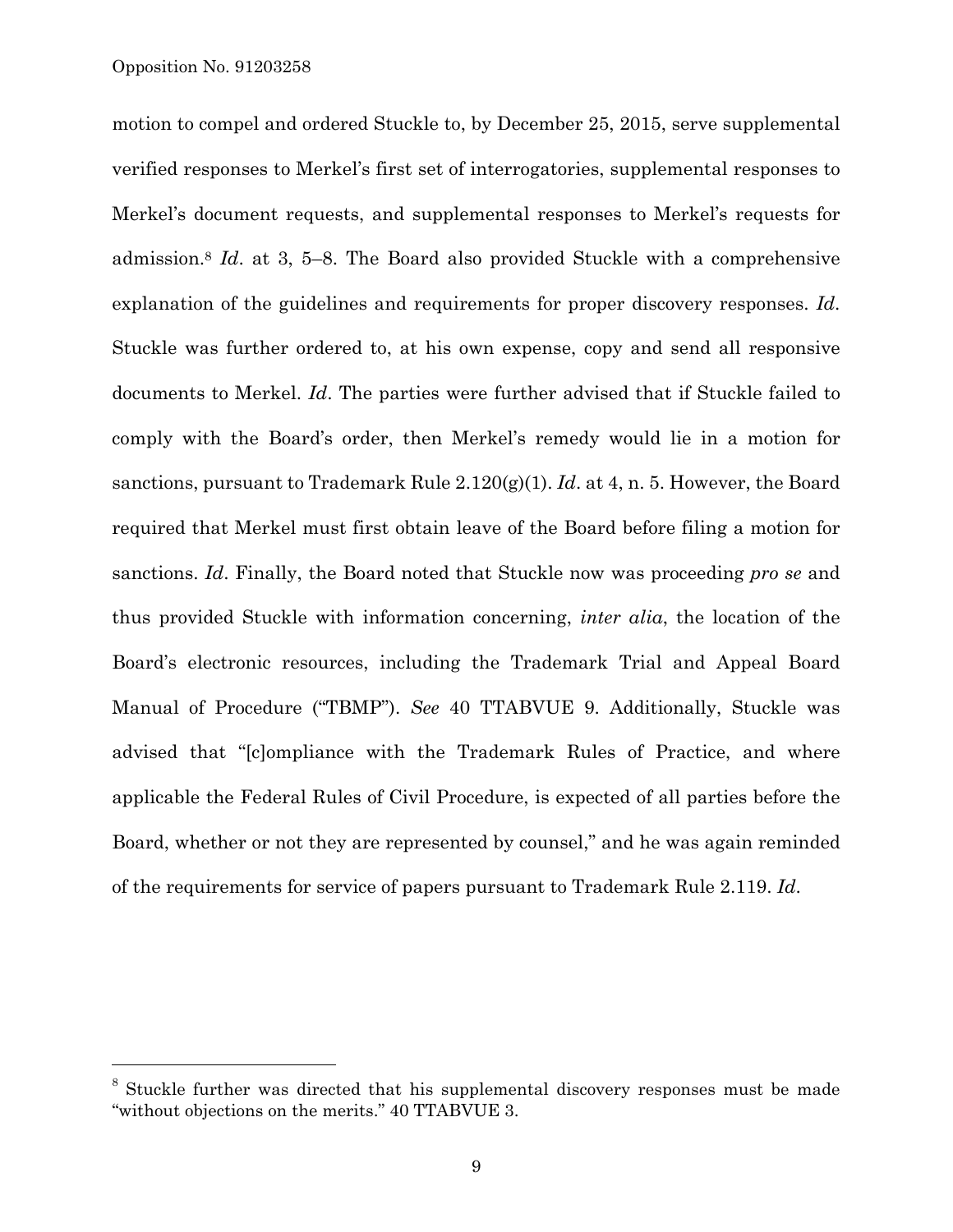Following the Board's November 25, 2015, order, on December 28, 2015, Stuckle again filed his discovery responses with the Board.9 *See* 41 TTABVUE. Stuckle's responses consisted solely of copies of five invoices. *Id.* at 2–7. Stuckle did not provide supplemental verified responses to Merkel's first set of interrogatories, document requests, and requests for admission, as required by the Board in its November 25, 2015 order. Stuckle's submission also contained a defective certificate of service that failed to identify the documents being served or the date on which they were served. *Id. at* 7.

On December 31, 2015, Merkel filed a request for conference before the Board for purposes of addressing Stuckle's ongoing discovery deficiencies and to request leave to file a motion for sanctions. *See* 42 TTABVUE. A conference subsequently was conducted before the Board on February 5, 2016, and following the conference the Board issued an order dated February 10, 2016, in which Stuckle was allowed thirty days in which to provide documents and supplemental written answers responsive to Petitioner's first set of interrogatories and first request for production of documents. *See* 44 TTABVUE 2. In the post-conference order, the Board again provided Stuckle with comprehensive guidelines for proper discovery answers; reminded Stuckle that the requirements set forth in the Board's November 11, 2015, order remained operative; that he was required to sign and verify his interrogatory responses; and

 $9$  Contrary to Merkel's assertion, Stuckle's December 28, 2015, response was not late. The deadline of Friday, December 25, 2015 was a federal holiday, and Monday, December 28, 2015, was the next business day following the holiday. *See* 35 U.S.C. § 21(b); Trademark Rule 2.196.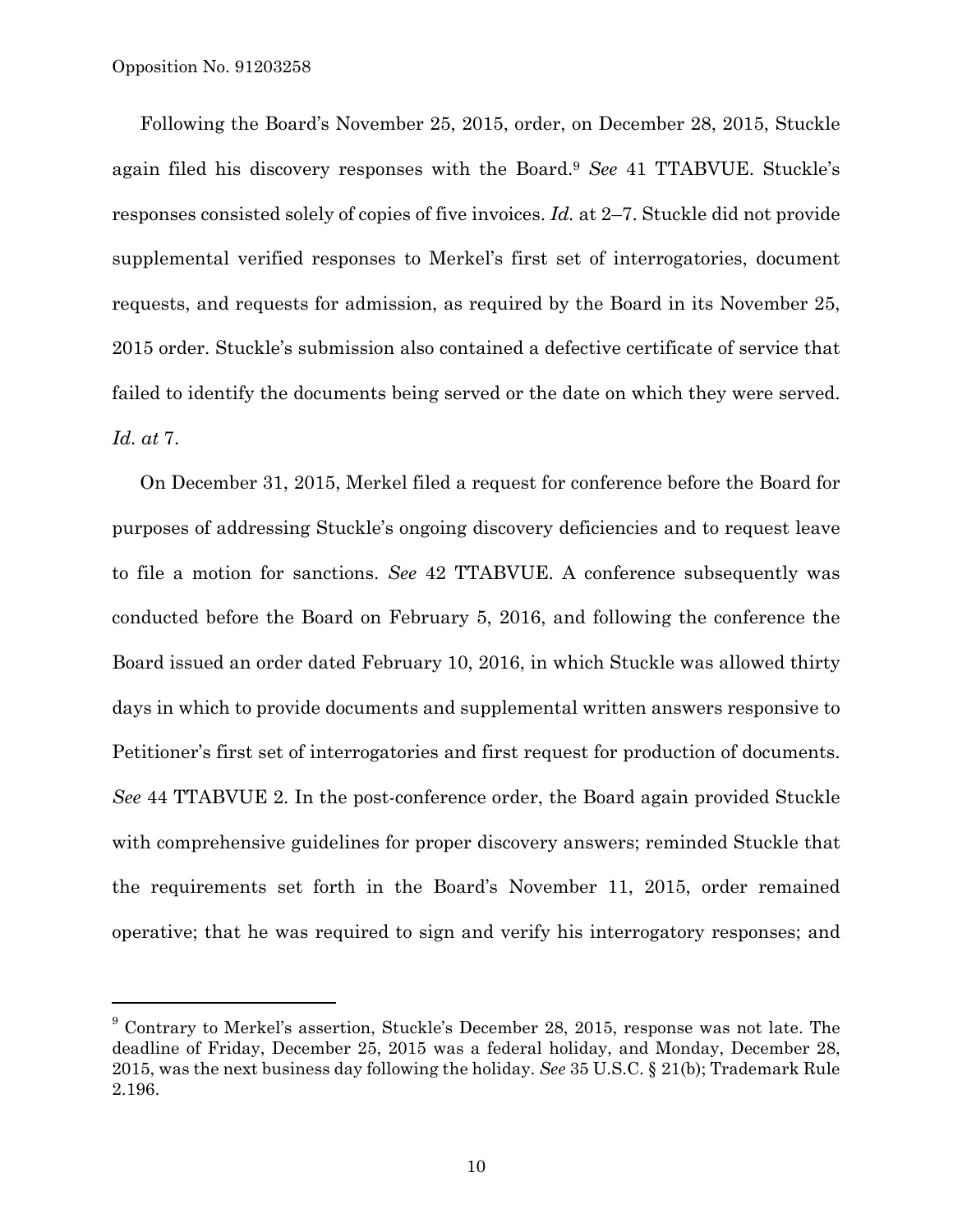—<br>—

that both his written responses and his production of documents must be made without objection, except for objections based on a claim that the information sought by a discovery request is subject to attorney-client or a like privilege, or comprises attorney work product.10 *Id. at* 2–5. Further, Stuckle was advised that because the Board's standardized protective order was automatically in place, he could designate responsive information or documents as confidential pursuant to the protective order, but could not use such a designation as a basis for refusing to provide them. *Id*. at 3. The Board also provided Stuckle with suitable verification language for his interrogatory answers. *Id*. at 3. Additionally, Stuckle was again directed to conduct a search of his records to locate responsive documents, and was further directed that in his supplemental written responses to Merkel's document requests, Stuckle must affirmatively state whether or not responsive documents exist. *Id*. Finally, the Board again provided Stuckle with information concerning Board resources and again cautioned him that "[s]trict compliance with the Trademark Rules of Practice, and the Federal Rules of Civil Procedure (where applicable), is required of all parties before the Board, whether or not they are represented by counsel." *See* 44 TTABVUE 5–7. The Board also advised Merkel that if he believed Stuckle had failed to comply with the Board's November 25, 2015, and February 10, 2016, orders, and thus believed a motion for sanctions still was warranted, then Merkel could file such motion without further leave of the Board. *Id*. at 5.

 $10$  Stuckle further was provided with guidelines for producing a privilege log pursuant to Fed. R. Civ. P.  $26(b)(5)(A)(i)$ –(ii), in the event that he withheld responsive documents based on a claim of privilege. *See* 44 TTABVUE 4.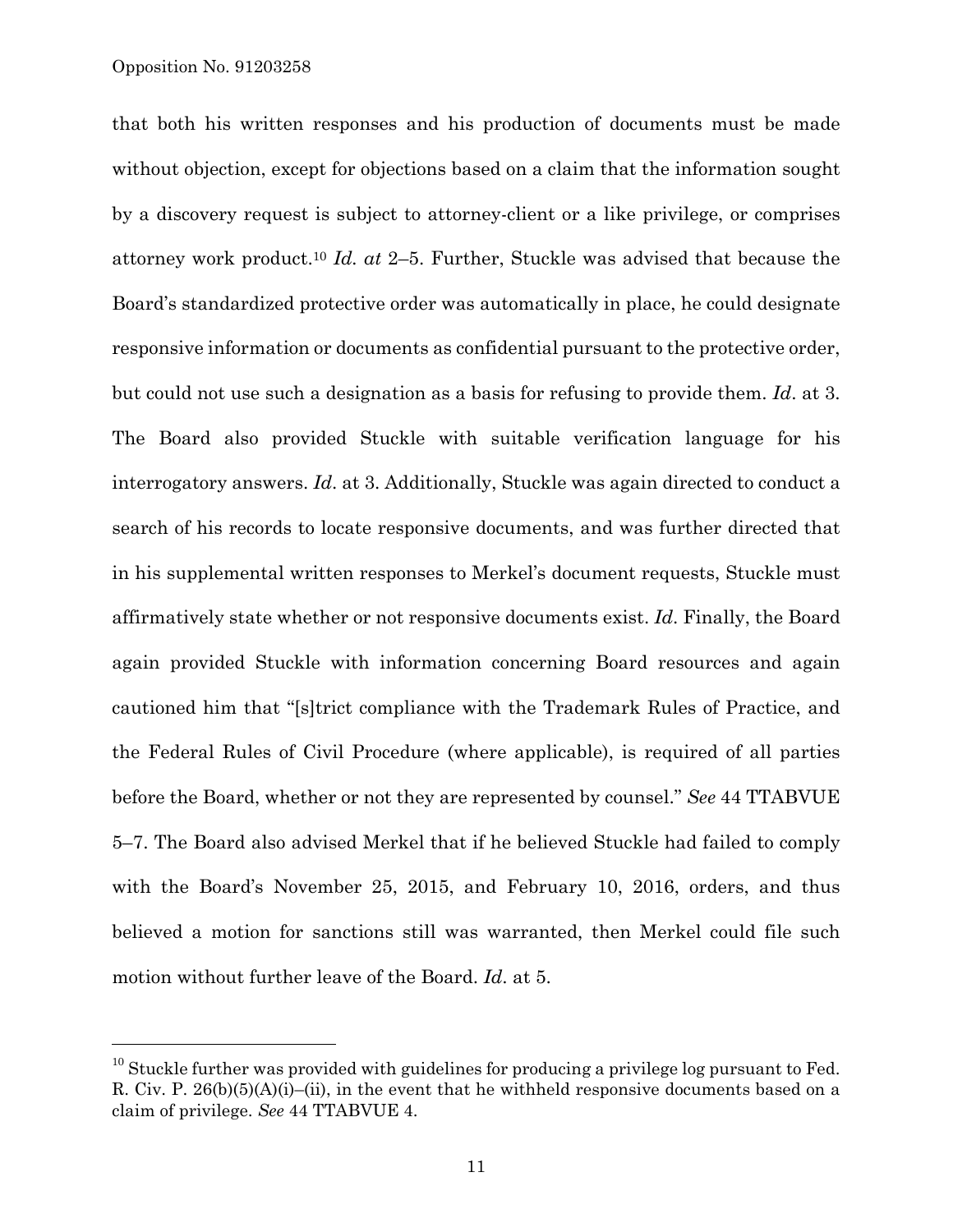—<br>—

On March 10, 2016, Stuckle provided Merkel with additional supplemental responses. Stuckle again failed to verify his interrogatory answers, instead merely signing the top corner of each page of the answers, and Stuckle again failed to provide proof of service.11 45 TTABVUE 8, 18–26. Moreover, a review of Merkel's supplemental responses indicates that they remain evasive. For example, Stuckle continues to object to certain document requests (*e.g.*, Nos. 24, 31–32) on the ground of "work product protection," without factual basis for the objections.12 *See* 45 TTABVUE 25.

On March 17, 2016, Merkel filed a motion for sanctions. In large part the motion recites the history of Stuckle's discovery conduct as set forth above.

Stuckle's response to Merkel's motion for sanctions was due by April 1, 2016. Trademark Rule 2.127(a).13 Stuckle did not file a response until April 18, 2016. *See* 46 TTABVUE. Then, on April 20, 2016, Stuckle filed another paper explaining that his late response was "a mistake," that he was recovering from surgery, and that his "caregiver called PTO for [*sic*] time frame on response, they said 30 days, when indeed

<sup>&</sup>lt;sup>11</sup> As noted *supra*, at note 5, Stuckle has repeatedly failed to indicate proof of service with his submissions to the Board or to Merkel, and has been reminded on multiple occasions of the service requirements under Trademark Rule 2.119. *See* 29 TTABVUE; 40 TTABVUE 9; and 44 TTABVUE 6.

 $12$  Even in the unlikely event that the work product privilege applied, there is no indication that Stuckle provided a privilege log, as directed. Moreover, to the extent Stuckle's references to "work product privilege" may have been intended to invoke an objection on the basis of trade secrets, he previously was instructed that while he may designate responsive information or documents as confidential pursuant to the Board's standardized protective order, he may not use such designation as a basis for refusing to produce them.

 $13$  Because the parties agreed to service of papers by electronic mail, the additional five days for responding provided by Trademark Rule 2.119(c) was not applicable.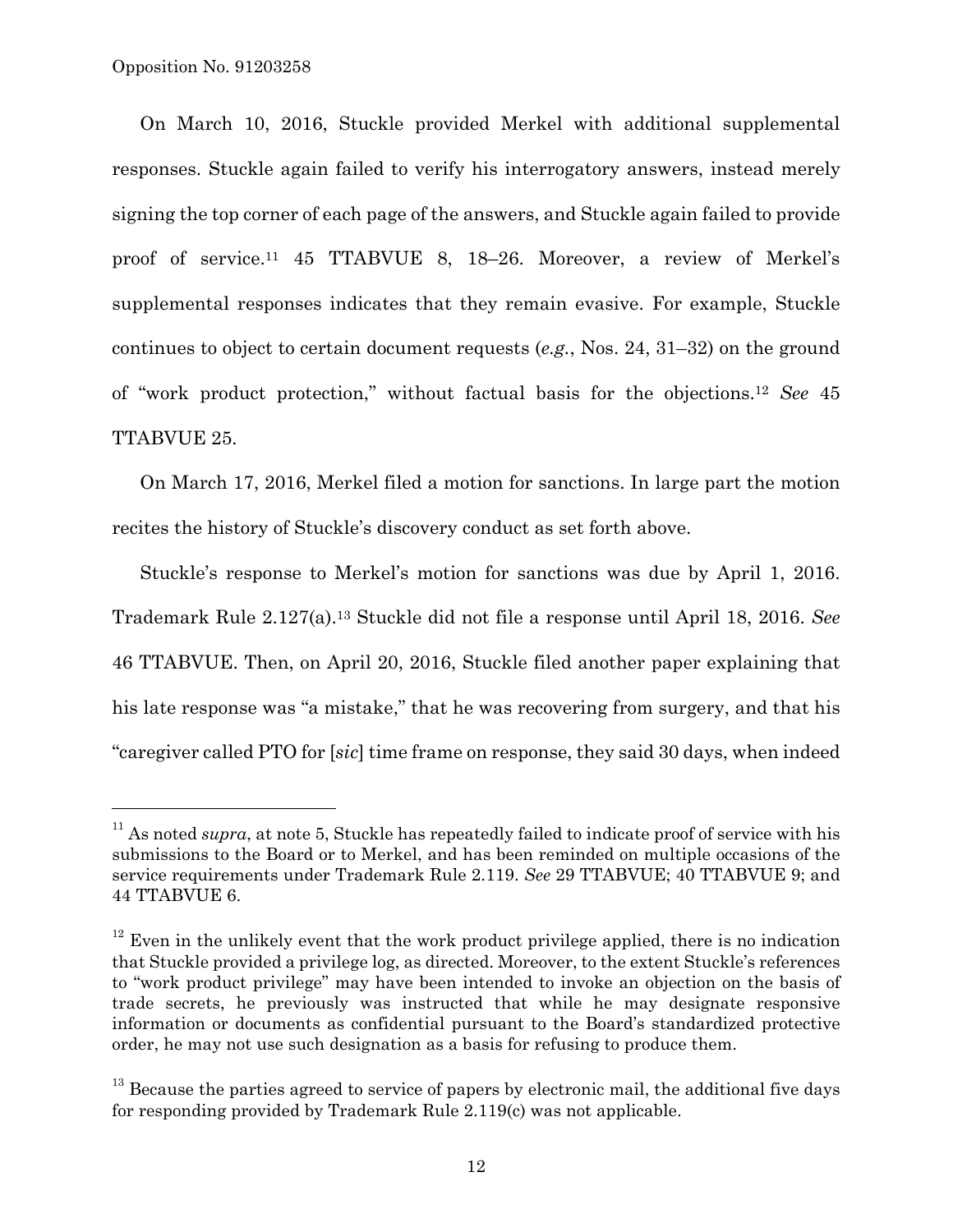it was 20 on this particular one." *See* 47 TTABVUE 1. This explanation is unsatisfactory for two reasons. First, it is based on an unverified communication between an unnamed caregiver and an unnamed PTO employee. Second, the business of the Board is to be conducted exclusively on the written record and "[n]o attention will be paid to any alleged oral promise, stipulation, or understanding in relation to which there is disagreement or doubt." Trademark Rule 2.191, TBMP § 104. Nevertheless, given the severity of the sanction being sought by Merkel  $-$  *i.e.*, entry of judgment – we have exercised our discretion and considered Stuckle's untimely brief. However, we note the tardiness of Stuckle's brief as further illustration of his repeated and ongoing disregard of Board rules, orders, and deadlines.

In his response to Merkel's motion for sanctions, Stuckle largely argues the merits of Merkel's claims. To the extent Stuckle addresses his conduct which forms the basis of Merkel's motion, Stuckle essentially contends that "he has answered and provided all documents to the best of his ability" and "[his] answers or documents cannot be augmented or changed to suit [Merkel]." *See* 46 TTABVUE 4.

Stuckle further attributes his initial delay in responding to Merkel's discovery requests to the fact that he first learned of them through the TTABVUE website after he terminated his prior counsel. *Id*. Stuckle goes on to contend that Merkel had Stuckle's contact information, but declined to mail the discovery requests to Stuckle. *Id*. This argument ignores the fact that Merkel's counsel was not required to re-serve his discovery requests directly upon Stuckle; in fact, it would have been improper for Merkel's counsel to have done so while Stuckle was represented by counsel. Whatever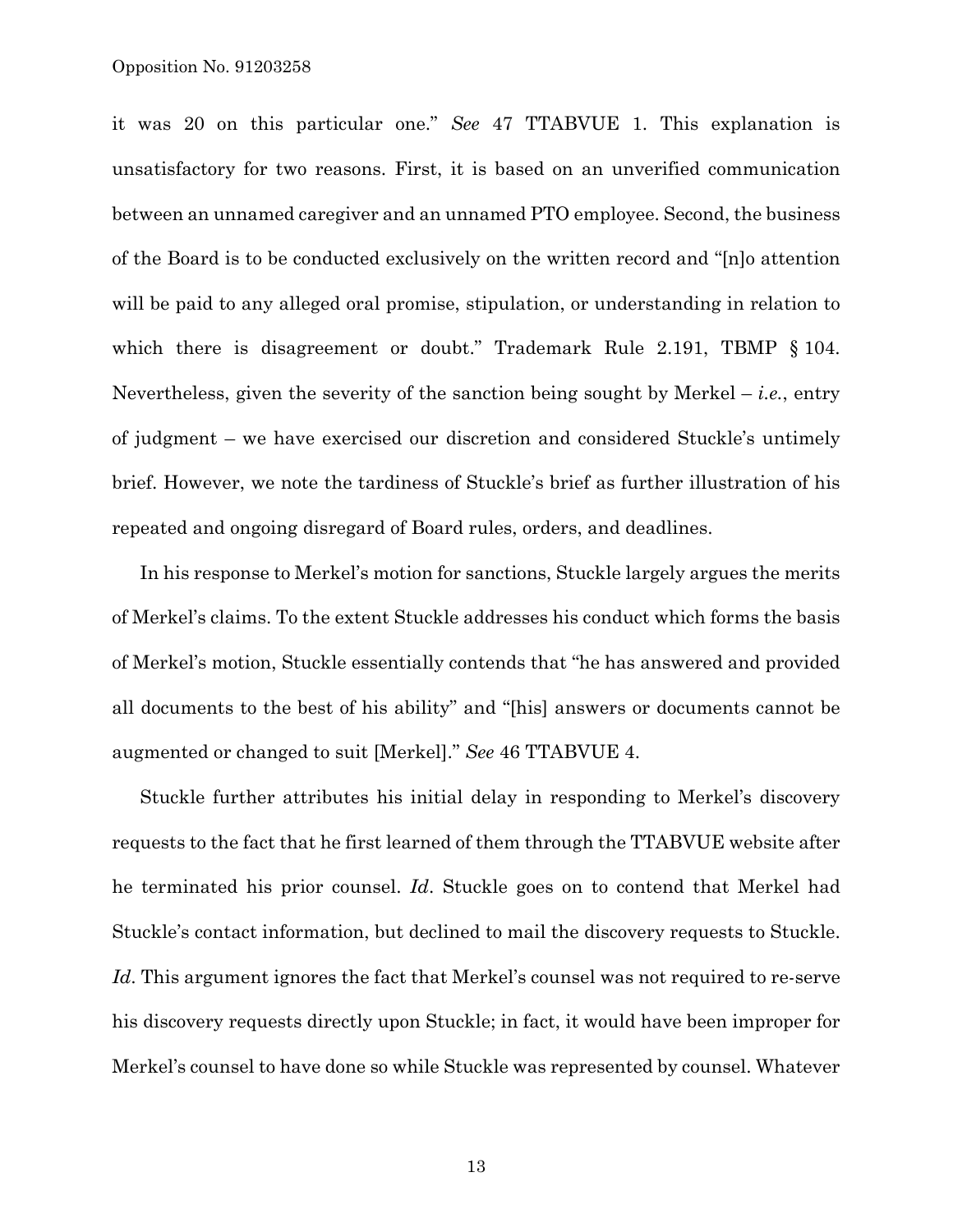relationship existed between Stuckle and his attorney, Stuckle did not file a revocation of his power of attorney and indicate that he would represent himself until July 6, 2015, the same day Merkel filed his motion to compel and almost one month after Stuckle's discovery responses were due.

Moreover, Stuckle's transgressions go beyond simply failing to timely respond to Merkel's discovery requests in the first instance. Stuckle's transgressions include:

- repeatedly failing to comply with the Board's schedule and deadlines;
- repeatedly asserting improper objections to Merkel's discovery requests; and
- ignoring two Board orders requiring verified interrogatory answers and proper written responses to document requests.<sup>14</sup>

## Analysis

i<br>L

If a party fails to comply with an order of the Board relating to discovery, including an order compelling discovery, the Board may order appropriate sanctions as defined in Trademark Rule  $2.120(g)(1)$  and Fed. R. Civ. P. 37(b)(2), including entry of judgment against the disobedient party. *See, e.g., MHW Ltd. v. Simex, Aussenhandelsgesellschaft Savelsberg KG*, 59 USPQ2d 1477 (TTAB 2000); *Baron Philippe de Rothschild S.A. v. Styl-Rite Optical Mfg. Co.*, 55 USPQ2d 1848 (TTAB 2000); *Unicut Corp. v. Unicut, Inc.*, 222 USPQ 341 (TTAB 1984); *Caterpillar Tractor Co. v. Catfish Anglers Together, Inc.*, 194 USPQ 99 (TTAB 1976); and TBMP § 527.01

 $14$  As noted above, in addition to failing to comply with the Board's orders regarding his discovery responses, Stuckle also has repeatedly failed to indicate proof of service when filing papers with the Board or serving papers upon Merkel, and has repeatedly filed his discovery responses and supplemental responses with the Board.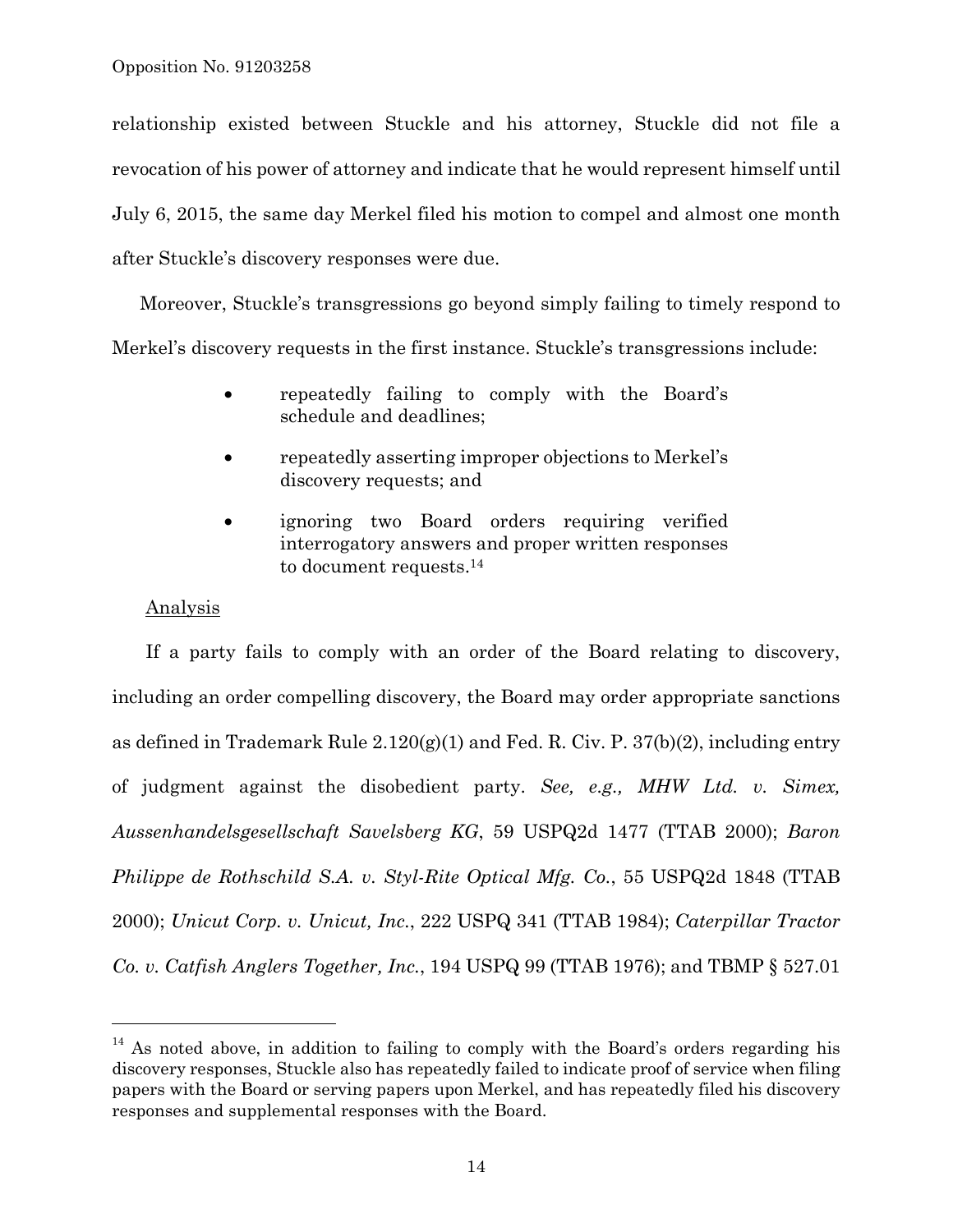Opposition No. 91203258

(2016). Judgment is a harsh remedy, but it is justified where no less drastic remedy would be effective and there is a strong showing of willful evasion. *See. e.g.*, *Unicut,* 222 USPQ at 344; *MHW Ltd.*, 59 USPQ2d at 1478.

That is the case here. Stuckle brought this action over 4 ½ years ago, on January 5, 2012, and should have been prepared to pursue it. Since Stuckle terminated his prior counsel and advised the Board that he would represent himself, he has been repeatedly warned that compliance with the Trademark Rules of Practice, and the Federal Rules of Civil Procedure, is required of all parties before the Board, whether or not they are represented by counsel. The Board has patiently informed Stuckle of his obligations many times, even going so far as to direct Stuckle to Board resources, and to provide detailed guidelines for proper discovery responses, certificates of service, and verification of answers to interrogatories. Moreover, the Board previously warned Stuckle twice – in the November 25, 2015, order granting Merkel's motion to compel and in the February 10, 2016, order following the conference preceding Merkel's motion for sanctions – that if he failed to comply with the Board's orders then Merkel's remedy would lie in a motion for sanctions under Trademark Rule 2.120(g)(1). *See* 40 TTABVUE 4 n. 5 and 44 TTABVUE 5. Despite such warnings, and despite the Board's order granting Merkel's motion to compel and the Board's subsequent order preceding Merkel's motion for sanctions, Stuckle still has not verified his interrogatory answers or provided proper supplemental written responses to Merkel's document requests. Further, Stuckle has continued to ignore Board deadlines and the service requirements of Trademark Rule 2.119.

15